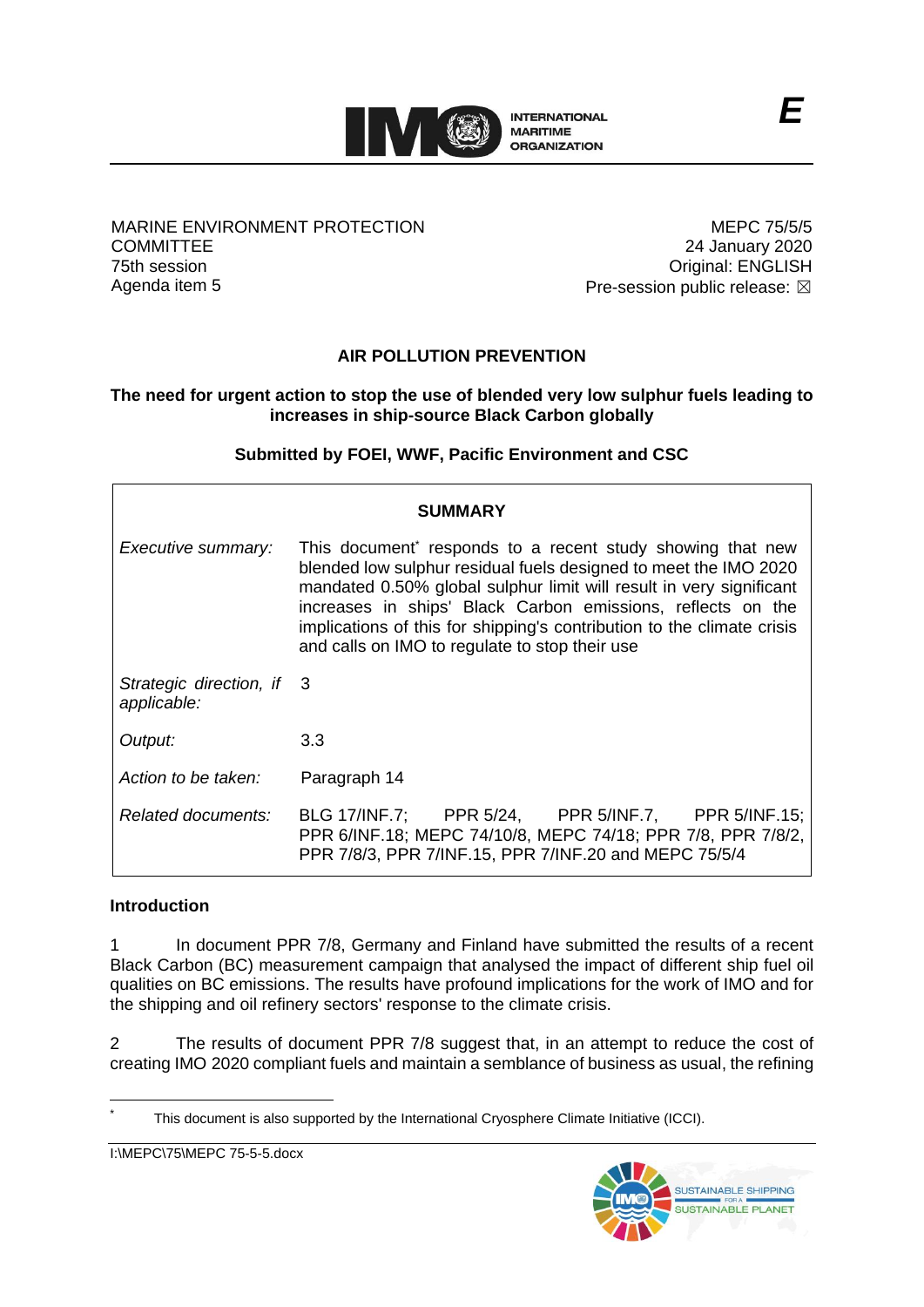industry has created a range of new blended fuels that could overnight send ship-source BC emissions soaring. Such an outcome would undermine IMO's attempt at tackling shipping's contribution to the climate crisis and would seriously aggravate global efforts to combat climate change in general and warming in the Arctic, in particular, where the impact of BC is amplified many times due to its deposition on snow and ice.

3 Document MEPC 75/5/4 (FOEI, WWF, Pacific Environment and CSC) draws some conclusions from the findings in document PPR 7/8 and makes the case for IMO to ensure that all ships operating in or near the Arctic switch immediately to distillate fuels. This second document looks at the wider global implications of shipping using low sulphur fuel blends which give rise to high levels of BC emissions.

# **Very low sulphur fuel blends, aromatics and increased Black Carbon**

4 The original assumption, when amending MARPOL Annex VI in 2008 to cap the global sulphur content of marine fuels at 0.50%, was that the industry would switch to distillate fuels. Doing so, it now appears, would in a best-case scenario potentially decrease BC emissions from the global fleet by up to 80% (PPR 7/8/2) and in the worst-case not affect BC emissions at all. The results of the study reported in document PPR 7/8 suggest, however, that low sulphur fuel blends created to comply with the 2020 sulphur cap contain high proportions of aromatic compounds, in a range between 70% and 95%. On combustion, these fuels resulted in an increase in BC emissions of 10% to 85% compared to HFO and 67% to 145% compared to DMA (the highest quality distillate fuel, along with DMZ, that is normally supplied for marine use).

5 After more than two decades of work to clean up shipping, this is an alarming development. Scandinavian countries (Norway and Sweden) initiated ship sulphur reduction discussions at IMO in the late 1980s. The first IMO ship sulphur regulation was adopted in MARPOL Annex VI in 1997. Discussion on the reduction of Particulate Matter (PM) from ships at IMO, with specific or implied reference to BC, arose from the establishment of a correspondence group at BLG 10 in 2006. MEPC 61 in 2010 agreed, in relation to BC emissions from ships, "to invite interested Member Governments and international organizations to submit concrete proposals with specific measures to BLG 15". IMO commenced its work programme on reducing the impact on the Arctic of BC emissions from international shipping in 2011. The assumption at that time remained that moving to address sulphur emissions would reduce ship BC emissions.

6 And indeed, a shift from HFO to distillates was one of the six shortlisted BC abatement options identified in the December 2012 "Investigation of appropriate control measures (abatement technologies) to reduce Black Carbon emissions from international shipping" (BLG 17/INF.7). This remains the most detailed examination yet of BC abatement options for shipping. In section 3.6.1, the study noted, amongst other things, that "HFO is a fuel used almost exclusively in the marine shipping sector, which contains significantly higher concentrations of sulphur, aromatic hydrocarbon, and inorganic ash. All of which are known to reduce fuel combustion efficiency and produce, amongst other emissions, BC". The study went on to note that Lack and Corbett had reviewed 19 separate comparisons between HFO and higher quality fuels and concluded that this shift would result in BC reductions of 30% to 80% and that this assessment is consistent with a well-established link between fuel quality and BC emissions for on-road diesel engines.

7 Document BLG 17/INF.7 also concluded, in respect of feasibility (BLG 17/INF.7, section 6.4.6), that "significant reductions in BC are achieved when switching from HFO to a lower sulphur fuel, as in the case of distillate fuel. There are studies suggesting that there is no BC reduction or even increases in BC emissions as fuel quality improves, but most studies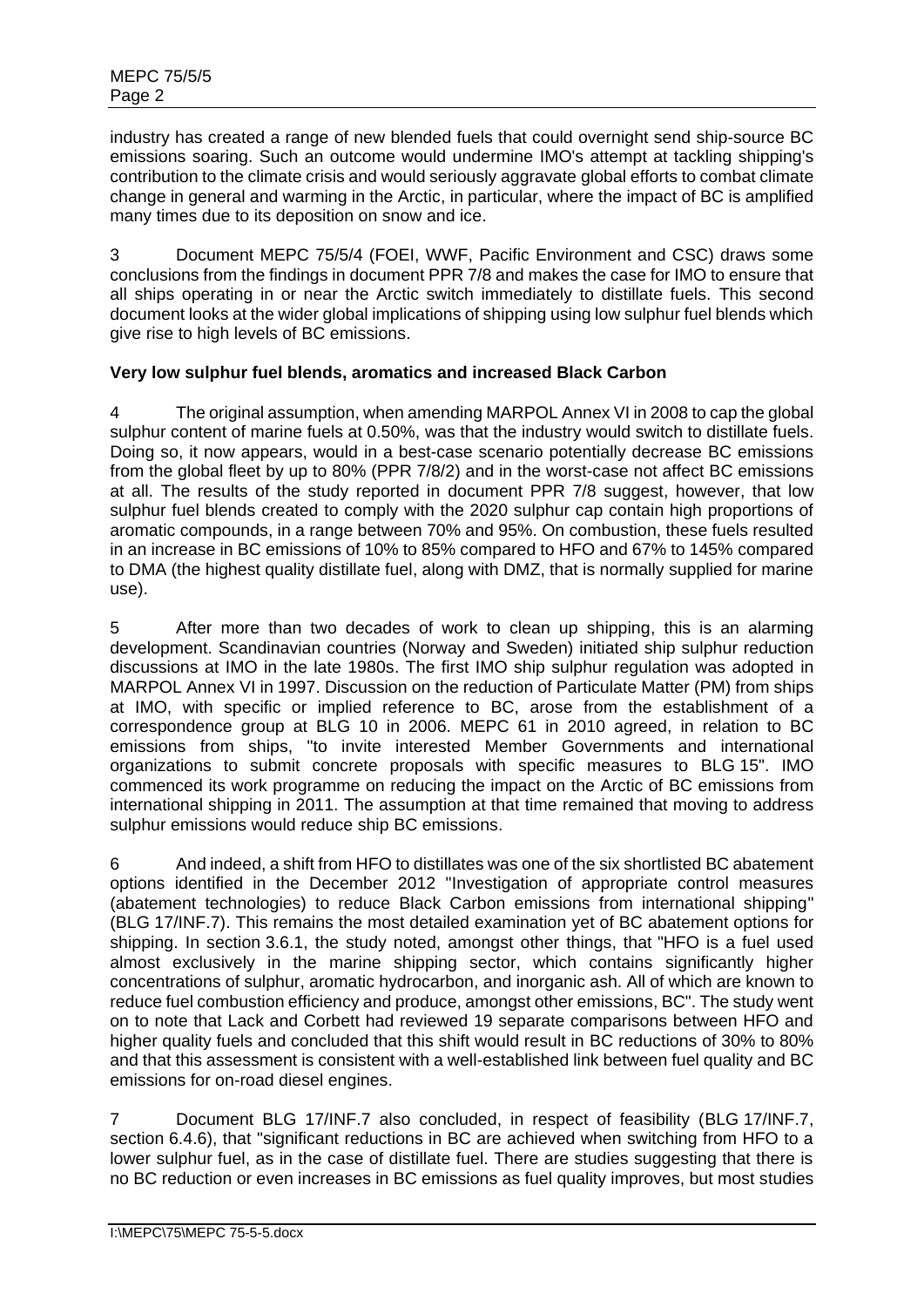point to a genuine BC reduction potential, which is corroborated by the experience from land-based diesel engines".

8 A review of reports and documents concerning implementation of the global marine fuel sulphur cap published since IMO's 2016 decision to proceed in 2020 does not, however, reveal a specific continuing focus or concern about the impact of desulphurization on BC emissions. Documents from the Arctic Council and its Protection of the Arctic Marine Environment (PAME) Working Group, CIMAC, the European Commission, IBIA and ISO itself, all stress the necessity of new low sulphur fuel blends complying with the ISO standard 8217, without stressing the need to ensure that BC is also reduced, or at least not increased. The ISO standard itself does not include a consideration of BC emissions.

9 Yet there were warning signs of a potential BC problem as fuels were desulphurized. The 2017 update (PPR 5/INF.7) to the 2012 IMO study, undertaken by Dr Lack and published on IMODOCS in December 2017, stated that "fuel factors such as heavy metal, oxygen, asphaltene and poly-aromatic hydrocarbon and ash content contribute to combustion characteristics" and thus BC emissions. Moreover, high aromatic content of fuels was recognized as likely having an influence on BC emissions, and was one of the contributors to the variability in measurements of BC reduction rates with a switch from residual to distillate fuels. The 2017 updated report further called for specific experiments to investigate BC emissions and aromatic content.

10 It is extremely difficult to believe that oil refiners and the oil industry in general were not aware of the potential impact of aromatic compounds on BC emissions when developing new low sulphur marine fuel blends. This is especially so given the recognition in document BLG 17/INF.7 (noted above) that HFO contains high concentrations of aromatic hydrocarbons which reduce fuel combustion efficiency and produce BC, and the fact that industry has had years of experience with the "well-established link between fuel quality and BC emissions for on-road diesel engines". Yet, as recently as a few months ago, there was no mention of this issue in industry publications dealing with the development of 2020 compliant marine fuels other than the need to comply with ISO 8217 - a good example being the "Joint Industry Guidance" entitled "The supply and use of 0.50%-sulphur marine fuel" published in August 2019 by ARA, Concawe, CIMAC, IACS, IBIA, IPIECA, IMAREST, IUMI, JPCC, OCIMF and the Royal Institute of Naval Architects. It was only at the 6th ICCT Workshop on Marine Black Carbon (Helsinki, 18-19 September 2019) that, in evaluating possible control measures, it was recognized that any ban on HFO and switch to distillates "must prohibit fuels with high aromatic/low hydrogen content, prohibit VLSFO, and prohibit desulfurized residual fuels" (PPR 7/INF.15).

11 Regrettably, there appears to be little in the existing standards and regulations to prohibit what has happened. Regulation 18.3.1 of MARPOL Annex VI requires that "The fuel oil shall not include any added substance or chemical waste" that "contributes overall to additional air pollution", but if a higher proportion of aromatic compounds does not qualify as an "added substance or chemical waste" in this context, then we appear to be faced with both a major regulatory failure and industry disregard of one of international shipping's key environmental and climate objectives. Clause 5.2 of ISO 8217:2017 requires that "The fuel shall be free from any material at a concentration that causes the fuel to be unacceptable for use in accordance with Clause 1 (i.e. material not at a concentration that is harmful to personnel, jeopardizes the safety of the ship, or adversely affects the performance of the machinery)". The focus here does not appear to be air pollution but, once again, it is surely legitimate to ask if the higher concentration of aromatic compounds in low sulphur residual fuel blends is consistent with this standard. Whatever the answer to that question, it is clear that the industry has important questions to answer in respect of the development and roll out of these polluting new fuels.